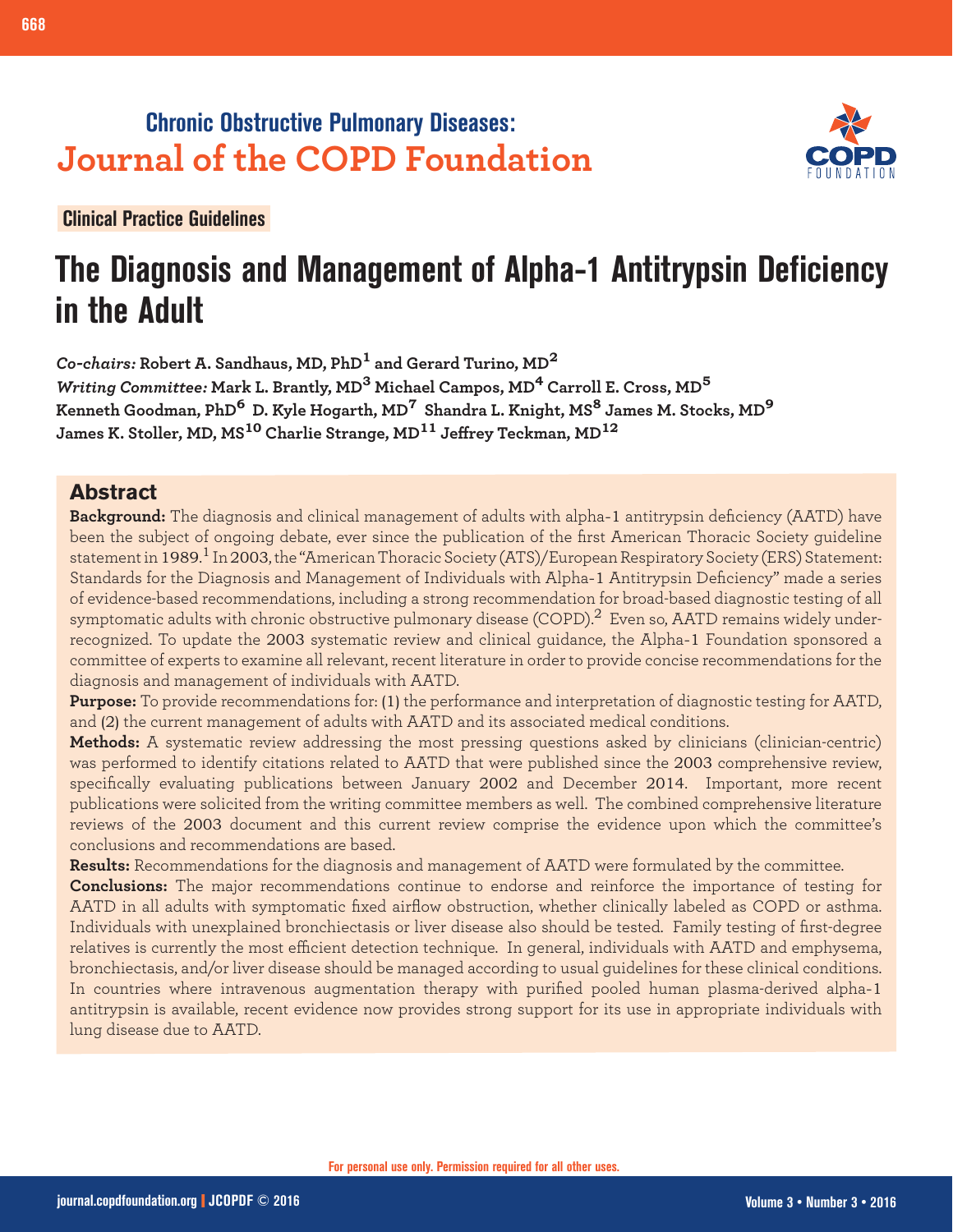**Abbreviations:** alpha-1 antitrypsin deficiency, **AATD;** American Thoracic Society, **ATS;** European Respiratory Society, **ERS;** chronic obstructive pulmonary disease, **COPD;** alpha-1 antitrypsin, **AAT;** proteinase inhibitor genotype with 2 Z alleles, **Pi\*ZZ;** COPD related to AATD, **AATD-COPD;** COPD in the absence of AATD, **AAT-replete COPD;** granulomatosis with polyangiitis, **GPA;** polymerase chain reaction, **PCR;** proteinase inhibitor, **Pi;** forced expiratory volume in 1 second, **FEV1;** computed tomography, **CT;** aspartate aminotransferase, **AST;** alanine aminotransferase, **ALT;** gamma-glutamyltransferase, **GGT;** international normalized ratio, **INR;** U.S. Food and Drug Administration; **FDA;** total lung capacity, **TLC**

**Funding Support:** The writing of this document was supported by the Alpha-1 Foundation, Coral Gables, Florida. **Date of Acceptance:** February 4, 2016

**Citation:** Sandhaus RA, Turino G, Brantly ML, et al. The diagnosis and management of alpha-1 antitrypsin deficiency in the adult. *Chronic Obstr Pulm Dis (Miami)*. 2016; 3(3):668-682. doi: http://dx.doi.org/10.15326/jcopdf.3.3.2015.0182

- 1 Division of Pulmonary, Critical Care and Sleep Medicine, National Jewish Health, Denver, Colorado
- 2 Pulmonary Division, Mt. Sinai Roosevelt Hospital, New York, New York
- 3 Division of Pulmonary, Critical Care and Sleep Medicine, University of Florida, Gainesville
- 4 Division of Pulmonary, Allergy, Critical Care and Sleep Medicine, University of Miami School of Medicine, Miami, Florida
- 5 Division of Pulmonary and Critical Care Medicine, University of California Davis, Sacramento
- 6 Institute for Bioethics and Health Policy, University of Miami School of Medicine, Miami, Florida
- 7 Section of Pulmonary and Critical Care Medicine, Department of Medicine, University of Chicago, Chicago, Illinois
- 8 Library & Knowledge Services, National Jewish Health, Denver, Colorado
- 9 Department of Medicine, University of Texas Health Science Center at Tyler, Tyler
- 10Department of Pulmonary Medicine, Cleveland Clinic, Cleveland, Ohio
- 11Division of Pulmonary and Critical Care Medicine, Medical University of South Carolina, Charleston
- 12Division of Pediatric Gastroenterology and Hepatology, St. Louis University School of Medicine, St. Louis, Missouri

#### **Address correspondence to:**

Robert A. Sandhaus, MD, PhD Division of Pulmonary, Critical Care, and Sleep Medicine Department of Medicine National Jewish Health 1400 Jackson Street, Rm M306 Denver, CO 80206 sandhausr@njhealth.org Phone: 303-270-2051

#### **Keywords:**

alpha-1 antitrypsin deficiency; alpha-1 antitrypsin; chronic obstructive lung disease; COPD; liver disease; emphysema

**This article is a statement of the Medical and Scientific Advisory Committee of the Alpha-1 Foundation and has an online data supplement. This is a** *clinician-centric* **article.**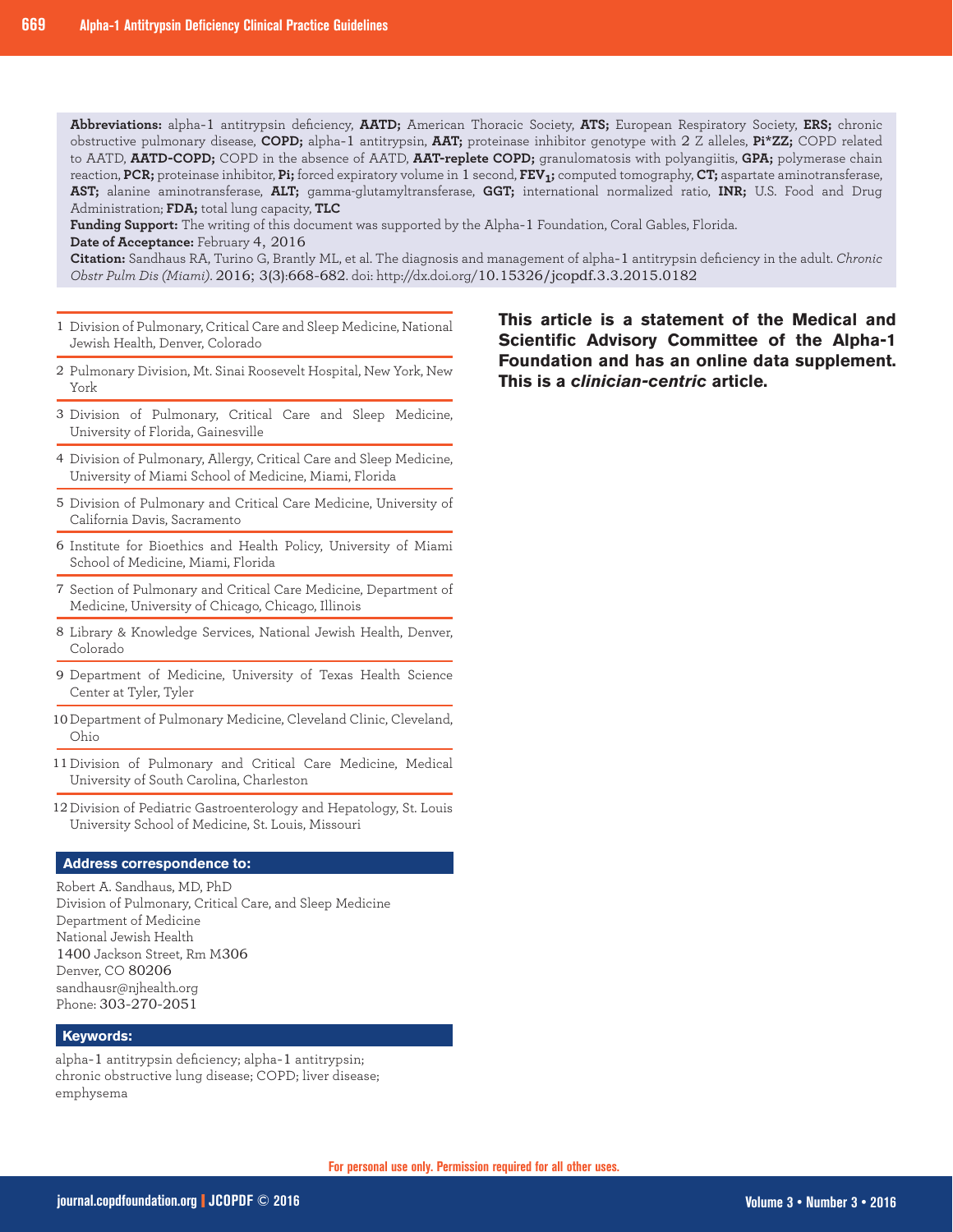# **Summary of Recommendations**

#### **Testing for Alpha-1 Antitrypsin Deficiency (AATD):**

- All individuals with COPD regardless of age or ethnicity should be tested for AATD.
- All individuals with unexplained chronic liver disease should be tested for AATD.
- . All individuals with necrotizing panniculitis, granulomatosis with polyangiitis, or unexplained bronchiectasis should be tested for AATD.
- Parents, siblings, and children, as well as extended family of individuals identified with an abnormal gene for AAT, should be provided genetic counseling and offered testing for AATD (see guideline document for special considerations about testing minors).
- For family testing after a proband is identified, AAT level testing alone is **not recommended** because it does not fully characterize disease risk from AATD.
- For diagnostic testing of symptomatic individuals, we **recommend** genotyping for at least the S and Z alleles. Advanced or confirmatory testing should include Pi-typing, AAT level testing, and/or expanded genotyping.

#### **Pulmonary function testing in those with AATD:**

- Initial evaluation with complete lung function testing is **recommended**.
- Annual follow-up of adults with at least a spirometry test is **recommended**.

#### **Computed Tomography (CT) scan of the chest in the evaluation in those with AATD:**

- In newly diagnosed patients who are symptomatic and/or have abnormal pulmonary function testing, a baseline CT scan of the chest is **recommended**.
- Serial chest CT scanning to monitor progression of disease is **not recommended**.

#### **Monitoring for liver disease in those with AATD:**

Monitoring for liver disease at annual intervals • (or more frequently as indicated by clinical circumstances), with physical examination including focused exam for signs of liver disease, liver ultrasound, and laboratory monitoring of AST, ALT, GGT, albumin, bilirubin, INR, and platelets is **recommended**.

#### **Management of lung disease in those with AATD:**

- Every effort should be made to prevent exposure to tobacco smoke and facilitate cessation in those who are smoking.
- Lung volume reduction surgery is **not recommended** for individuals with COPD related to AATD.

#### **Intravenous augmentation therapy in those with AATD is** *recommended* **for:**

- $\bm{\cdot}$  Individuals with an FEV1 less than or equal to 65% predicted.
	- o For those with lung disease related to AATD and an FEV1 greater than 65%, we **recommend** discussion with each individual regarding the potential benefits of reducing lung function decline with consideration of the cost of therapy and lack of evidence for such benefit.
- Individuals with necrotizing panniculitis.

#### **Intravenous augmentation therapy is** *not recommended* **for:**

- Individuals with the MZ genotype of AATD.
- Individuals with lung disease due to AATD who continue to smoke.
- Individuals with AATD and emphysema or bronchiectasis who do not have airflow obstruction.
- The treatment of liver disease due to AATD. •
- Individuals who have undergone liver transplantation.

#### **Additional recommendations regarding dosing of intravenous augmentation therapy:**

- Weekly doses higher than the current FDA-approved dose are **not recommended**.
- Monitoring of trough AAT blood levels to evaluate the adequacy of AAT augmentation dosing is **not recommended**.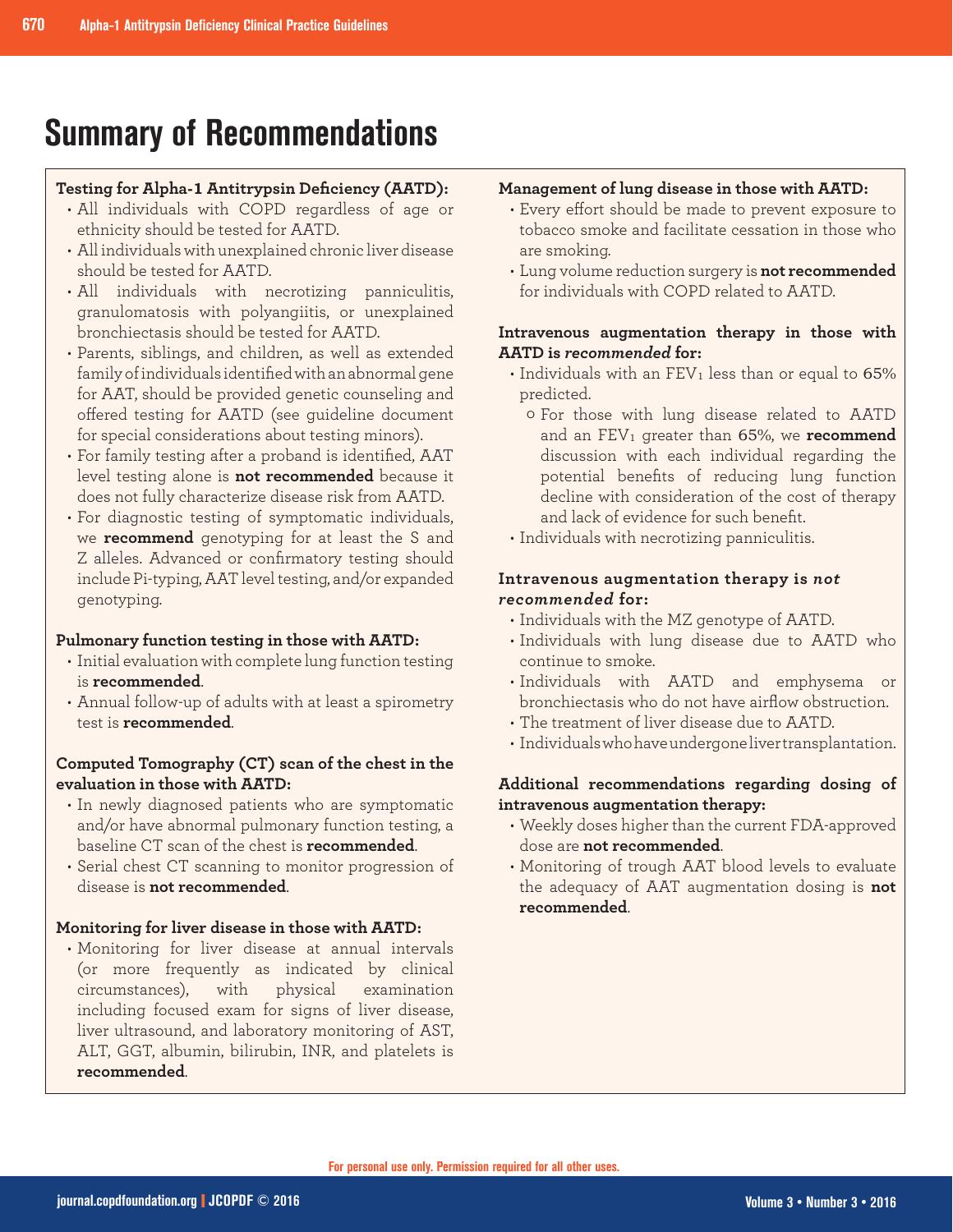## **Introduction**

Alpha-1 antitrypsin deficiency (AATD), also known as alpha-1 proteinase inhibitor deficiency, is a genetic condition that leads to increased risk of lung and liver disease and several other conditions. The spectrum of AATD-related disease and the age at clinical onset is quite broad. Individuals with AATD may lead healthy lives without any of these medical conditions, but factors such as smoking, occupational exposure to dust and fumes, and some liver insults can increase the likelihood of disease.

The molecular mechanisms leading to lung disease and liver disease are different. AATD lung disease is due to the relative deficiency in the blood and lungs of the alpha-1 antitrypsin (AAT) protein, a major circulating serine proteinase inhibitor. Although recent evidence suggests a more complicated cascade of proteolytic and inflammatory factors as the cause of emphysema in AATD, unopposed neutrophil elastase activity within the pulmonary interstitium with resultant connective tissue destruction remains an important contributor to the pathogenesis of emphysema. In addition, neutrophil elastase has been implicated in the mucus hypersecretion associated with chronic bronchitis. There is a high prevalence of anatomic bronchiectasis in individuals with AATD, with some individuals manifesting signs and symptoms of clinical bronchiectasis. Overall, the pulmonary manifestations of AATD include the entire spectrum of disorders associated with chronic obstructive pulmonary disease (COPD).

The deficiency of circulating AAT in the most common form of clinically relevant AATD (PI\*ZZ type) is caused by the accumulation of AAT protein within hepatocytes, the major site of synthesis of this protein. This accumulation is due to misfolding and polymerization of AAT within the hepatocyte rough endoplasmic reticulum and this accumulation is associated with an increased risk of liver disease. AAT polymers formed or trapped in the lung are pro-inflammatory and may contribute to the pulmonary disease of AATD. While the lung disease of AATD is generally an adult-onset condition, the liver disease of AATD can present from birth through old age. The fulminant liver failure occurring in infants with AATD is thought to have a different mechanism than the cirrhosis seen in some adults with AATD.

Several publications have clarified the likely prevalence of AATD in the United States and Europe as between 1:2500 and 1:5000 PI\*ZZ in the entire population and emphasize that only a small minority of affected individuals have been diagnosed. $3,4$  In addition, there is often a significant delay in the diagnosis of AATD from the time that symptoms first appear. Finally, there appears to be an increased prevalence of abnormal AAT genotypes among those with COPD or chronic liver disease.

In 2003, the "ATS/ERS: Standards for the Diagnosis and Management of Individuals with Alpha-1 Antitrypsin Deficiency"<sup>2</sup> was published. This 83-page document provided a comprehensive literature review and graded recommendations for identifying and treating individuals with AATD. Unfortunately, despite an accompanying executive summary, the length and density of the document has undermined its widespread clinical application and impact. Both to update the 2003 document with more recently published findings and to encourage review and use of these recommendations more widely, the current committee has sought to provide a much more concise and usable document, backed by online documentation. It is the committee's hope that the clinical impact will be enhanced with this new format.

There are many unmet needs in the clinician community. We recognize that there is need for a clinician-centric, easily accessible, literature-based summary of the current clinical practice among clinician scientists with experience in the evaluation and treatment of AATD. In concert with Voltaire's quote that "perfection must not be the enemy of the good," where gaps in the literature exist, expert opinion may be substituted until a more evidence-based approach can be applied. Educated guidance in this setting is better than no guidance.

## **Methods**

A health sciences librarian (S.K.) used medical subject headings and text words to search for articles referencing AATD or any related synonyms (See [online](http://journal.copdfoundation.org/jcopdf/id/1115/The-Diagnosis-and-Management-of-Alpha-1-Antitrypsin-Deficiency-in-the-Adult?OnlineSupplement=1115) [data supplement Table](http://journal.copdfoundation.org/jcopdf/id/1115/The-Diagnosis-and-Management-of-Alpha-1-Antitrypsin-Deficiency-in-the-Adult?OnlineSupplement=1115) 1). The Ovid platform was used to search MEDLINE, EMBASE, the Cochrane Central Register of Controlled Trials , the Database of Abstracts of Reviews of Effects, and the Cochrane Database of Systematic Reviews. The peer-reviewed search was limited to human studies and articles in English or in any language with English abstracts. Literature indexed since the publication of the previous standards document was searched for the period January 2002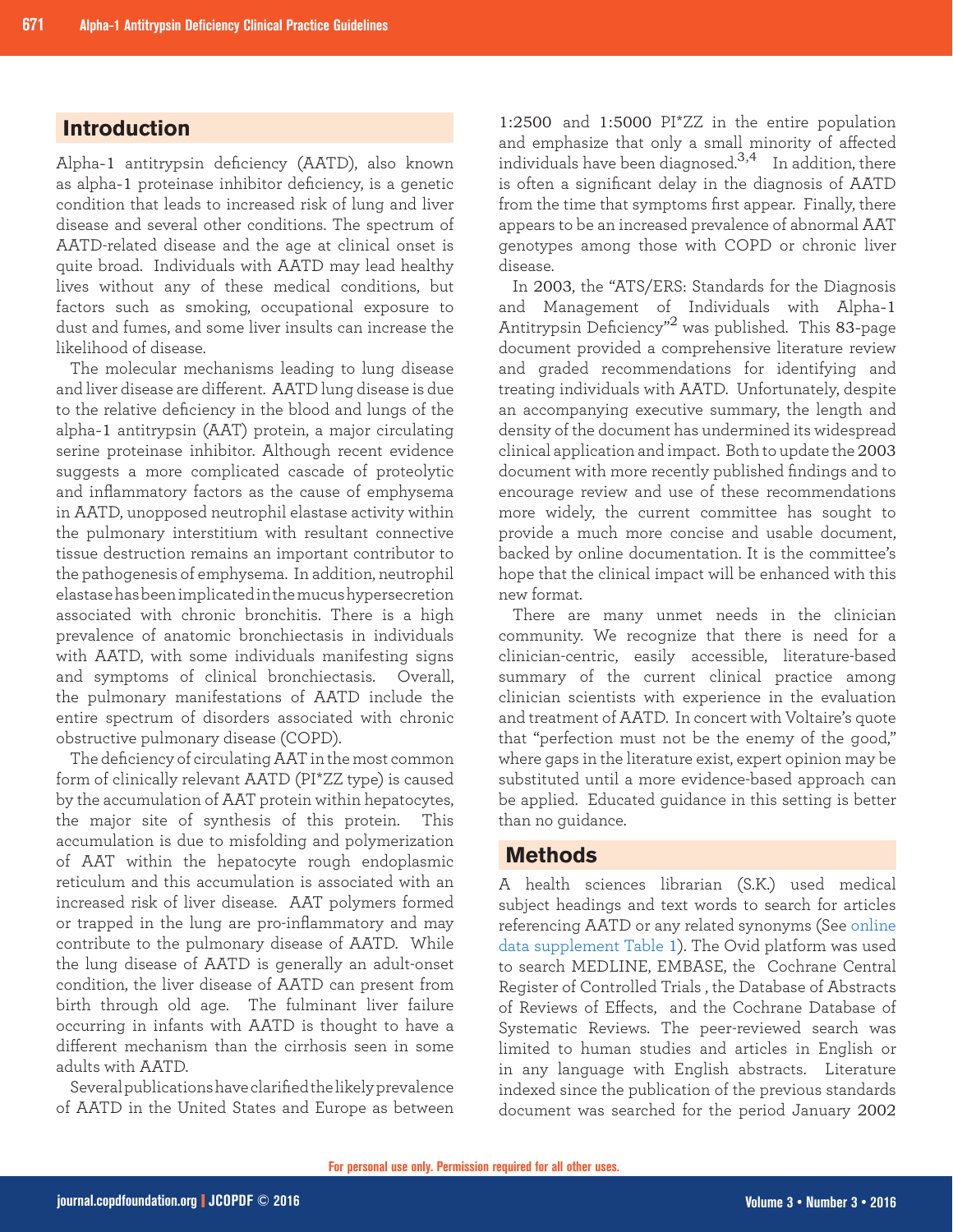through December 2014. The panel reviewed an additional set of older and newer literature identified as important by members of the writing committee. Additionally, members were asked to cite important papers from 2015.

The chairs reviewed citations for relevance based on titles and abstracts. Writing groups were established from the principal categories of clinical questions. Chairs and committee members sorted the remaining citations into non-discrete sets for each clinical question. Full text was assessed for risk of bias. If more than one writing committee used the same citation, screening was compared and reconciled.

Through 2014, no definitive randomized controlled trials had been published. A meta-analysis of 2 pilot studies was published and reviewed but was felt to have major methodologic shortcomings. However, just prior to finalizing this document, a large, randomized, placebo-controlled, blinded study of intravenous augmentation therapy was published<sup>5</sup> and this study has been included in our deliberations.

Each recommendation is rated by the strength of the opinion (strong, medium, weak) and the quality of evidence (high, moderate, low). The strength of the recommendation was determined by voting among the writing committee and a strong recommendation, even in the face of weak evidence, reflects a broad consensus among the expert scientists and clinicians within the writing committee. In situations where there was a lack of consensus, a minority opinion was included following the recommendation.

In organizing this document, we have adopted several nomenclature conventions. Individuals with COPD due to AATD are referred to as having *AATD-COPD* and those with COPD without AATD are said to have *AATreplete COPD*. The clinical questions are divided into 3 groups:

1. Detection, which refers to strategies to identify individuals with AATD among various at-risk populations;

2. Diagnostic Testing, which refers to the actual tests used (e.g., genotyping) and to the sequence of tests deployed to secure a diagnosis of AATD;

3. Clinical Evaluation and Treatment. Within the Treatment section, the order of clinical questions progresses from those regarding general therapy of COPD and liver disease in individuals with AATD to issues regarding the specific management of AATD (e.g., augmentation therapy).

Finally, in the context that the document discusses AATD that is ascertained both in those with symptoms (who may already be under clinical care) and in those without symptoms and not yet recognized, we refer to those with AATD as *individuals* rather than as *patients*. We refer to the infusion of purified pooled human plasma alpha-1 antitrypsin as augmentation therapy. Lastly, the discussion of each clinical question is followed by several key references when appropriate. As this document updates the prior 2003 ATS/ERS standards document, references cited in the body of this document are those published since 2003 whenever possible.

For the complete literature evaluation results and methodology, please refer to the online data supplement for these guidelines.

## **Questions**

## **1. Should individuals be tested for AATD?**

In general, the reason for making a specific diagnosis is that the management of the patient or of family members is impacted by the test result. Examples of relevant impacts include changing how patients are monitored; how patients are counseled, e.g., with regard to lifestyle or genetic risks; or how patients are treated. Testing methods may vary by the specific clinical context in which the testing is done. For example, testing strategies for population-based screening, if appropriate, will differ from those used for targeted detection or clinical case-finding. These general considerations inform many of the specific clinician-centric questions that arise regarding AATD. In the sections that follow, specific testing-related clinical questions are posed, with responses, the related evidence, and the grading of the recommendation.

#### *Should specific populations be tested for AATD?*

Background: The goal of testing is to identify individuals and at-risk families for whom interventions might confer benefit. Populations enriched for AATD include families of affected individuals, people with COPD, and people with liver disease. As AATD is a genetic disorder, testing of first-degree relatives is certainly logical. In general, deficient family members are healthy or less severely affected or symptomatic compared to the proband, also called the index case. It is less clear how deep into an affected individual's pedigree such testing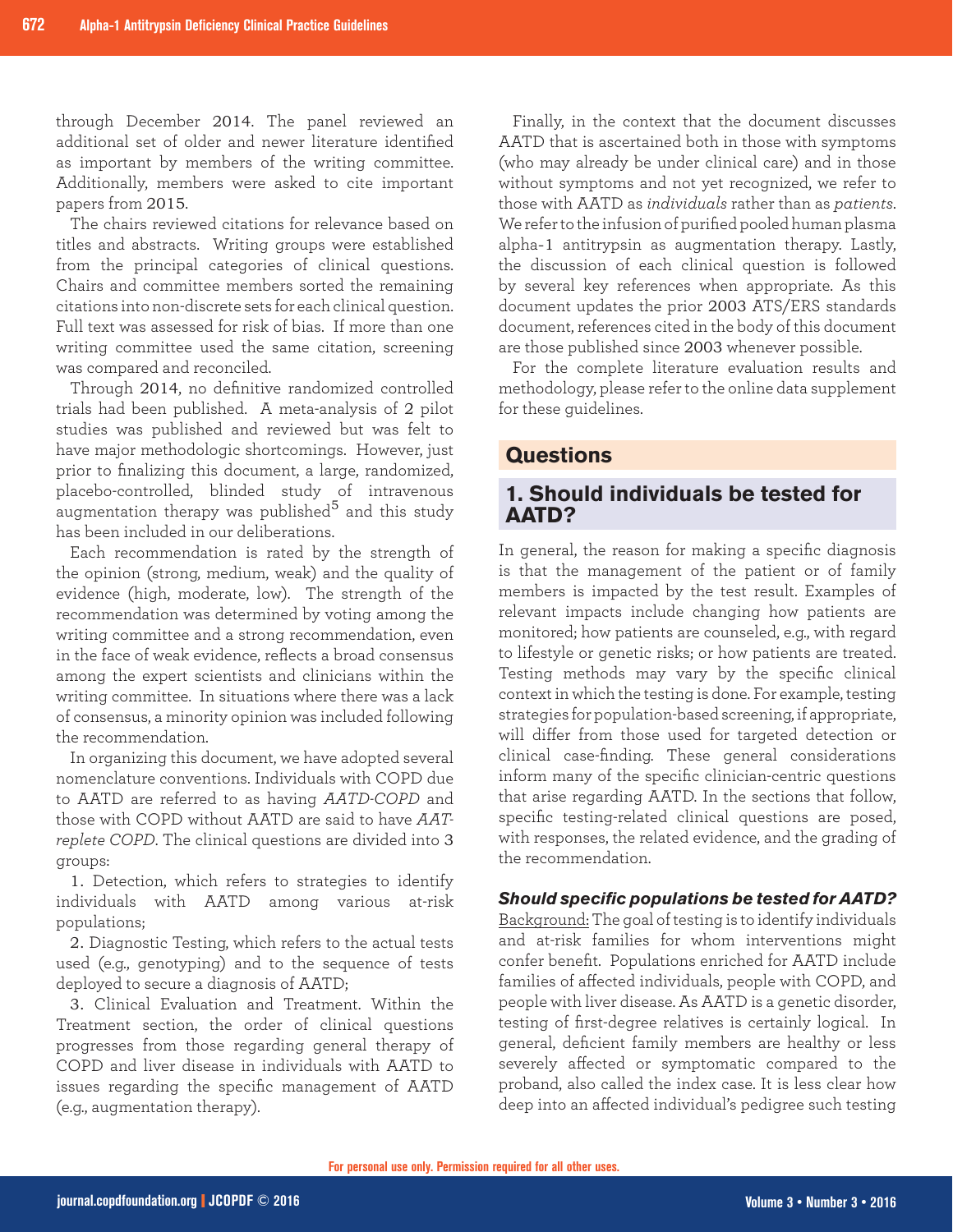should extend, although identifying additional family members with AATD would prompt a new round of testing of their first-degree relatives. Population-based screenings performed thus far have been of limited size and scope. Prevalence estimates may vary by ancestry and ethnicity of a population.

Genetic counseling provides individuals with the opportunity to make an informed decision about being tested and the potential consequences of results. Genetic counseling can be provided by a well-informed primary provider.

**Recommendation 1a:** All individuals with COPD, regardless of age or ethnicity, should be tested for AATD (strong recommendation, moderate quality of evidence).

**Rationale:** High value is placed on understanding the etiology of COPD in a given individual and the potential for providing specific therapy. Low value is placed on the high cost of testing. Testing of adults should not be limited on the basis of age, gender, or race. There are no specific demographic or clinical characteristics that rule out the diagnosis of AATD. For example, while there is a lower prevalence of AATD in African American and Asian populations, such individuals with consistent clinical features should be tested for AATD.

**Key references:**6-8

**Recommendation 1b:** All individuals with unexplained chronic liver disease should be tested for AATD (strong recommendation, low quality of evidence).

**Rationale:** High value is placed on understanding disease etiology. Low value is placed on the lack of AATD specific therapy for these conditions. **Key reference:**<sup>9</sup>

**Recommendation 1c:** All individuals with necrotizing panniculitis, granulomatosis with polyangiitis (GPA, formerly Wegener's granulomatosis), or unexplained bronchiectasis should be tested for AATD (strong recommendation, low quality of evidence).

**Rationale:** High value is placed on understanding disease etiology. Low value is placed on lack of AATD specific therapy for some of these conditions. **Key references:**10-13

**Recommendation 1d:** Adult siblings of individuals identified with an abnormal gene for AAT, whether heterozygote or homozygote, should be provided with genetic counseling and offered testing for AATD (strong recommendation, moderate quality evidence).

**Recommendation 1e:** Parents, children, minor siblings, and the extended family of individuals identified with an abnormal gene for AAT should be provided genetic counseling and offered testing for AATD (weak recommendation, low quality of evidence).

**Rationale for 1d and 1e:** High value is placed on knowledge gained for family members to allow for risk modification (smoking avoidance) and proper monitoring. Low value is placed on the potential negative aspects of genetic testing (anxiety, insurability, feelings of guilt).

**Remarks:** The role of testing in the pediatric age group, especially in children without overt liver disease, is not well studied and not supported by current literature or experience. Parental testing is a potential alternative to testing of younger children to predict risk of deficient genotype. The range of serum AAT levels among individuals with specific genotypes is quite broad and therefore overlap between different genotypes can exist. Thus, family testing should be done with a genotype. The services of an AATD-aware genetic counselor may be appropriate.

The Genetic Information Non-discrimination Act was passed in 2008. This act is intended to protect individuals' insurability (with respect to health insurance, but not life insurance) and employment from discrimination based on genetic information. Counseling family members about the benefits versus risks of genetic testing should occur. Testing of family members should be offered at each clinic visit until all who want testing have received it. Options for confidential testing of family members are available and should be discussed as appropriate. Specific information on such programs is available on the Alpha-1 Foundation website (www.alpha1.org). **Key references:**7,14,15

## *Should AAT levels be used for the primary diagnosis of AATD?*

Background: More than 95% of all severely AAT deficient individuals have either the ZZ or SZ genotype. Recent evidence indicates that MZ individuals who smoke are at increased risk for airflow obstruction. In this context the Z allele is the single most frequent genetic risk factor for airflow obstruction. The most sensitive and specific method for identification of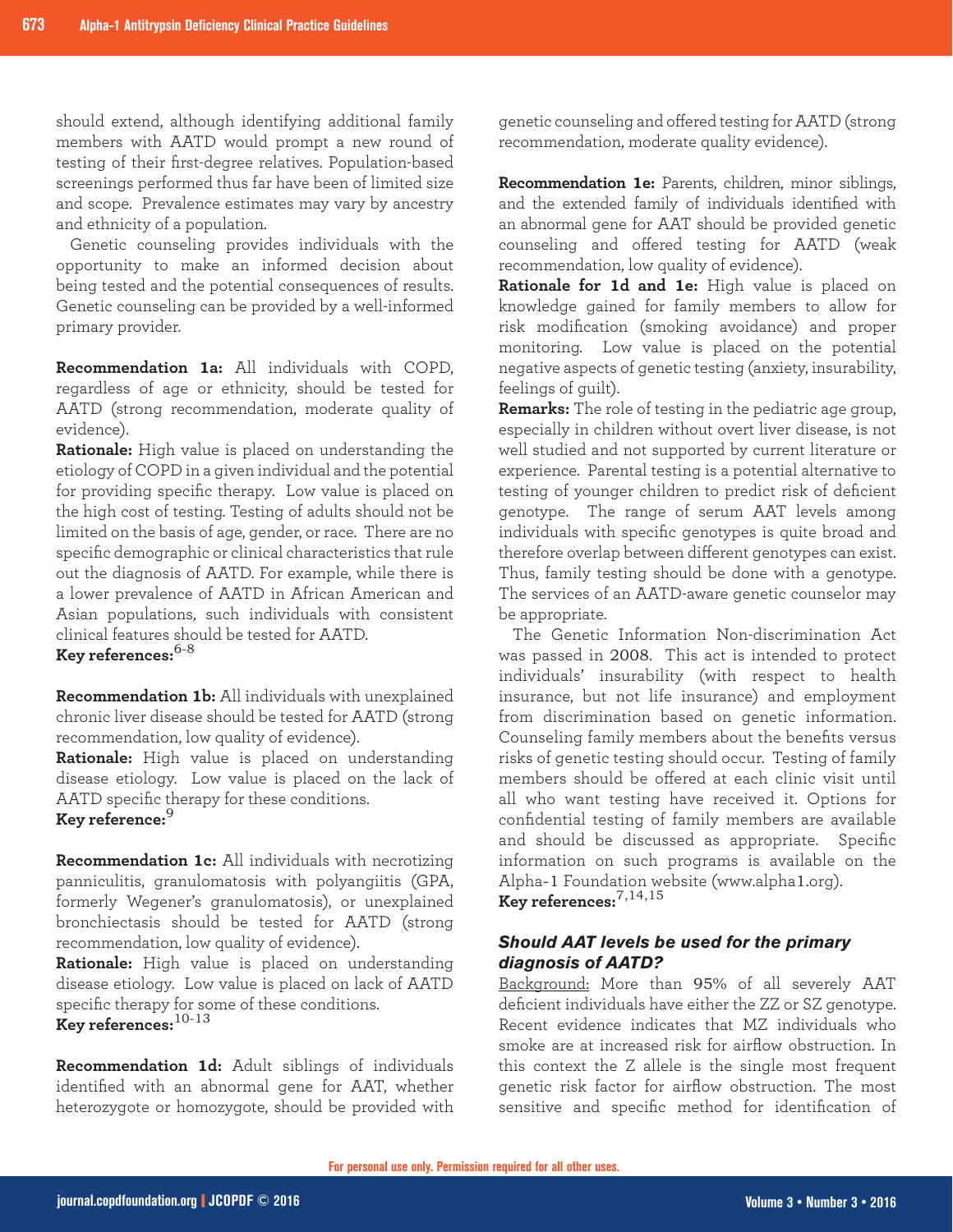individuals at risk for inherited airflow obstruction is direct identification of the Z allele by genotyping (e.g., by using polymerase chain reaction [PCR] probes for the Z allele). Genotyping panels that also include the S allele identify SZ individuals. Genotyping for the S and Z alleles is greater than 99% specific and sensitive for these alleles.

AAT levels are insufficient to identify at risk individuals because the AAT level changes with inflammation, pregnancy, and in children. General recommendations of the American College of Medical Genetics<sup>16</sup> suggest that confirmatory testing should be considered using a second method. In AATD testing, the most widely used confirmatory methods are proteinase inhibitor (Pi) typing and/or AAT genotyping. More advanced testing, such as expanded genotyping for rare AAT alleles and gene sequencing, may also be considered confirmatory testing. The type of primary AAT testing must reflect the clinical circumstance under which the testing is done (targeted detection versus screening).

**Recommendation 1f:** For family testing after a proband is identified, AAT level testing alone is not recommended because it does not fully characterize disease risk from AATD.

**Recommendation 1g:** For diagnostic testing of symptomatic individuals, we recommend genotyping for at least the S and Z alleles. Advanced or confirmatory testing should include Pi-typing, AAT level testing, and/ or expanded genotyping.

**Rationale:** High value is placed on accurate testing and minimization of false negative results. Low value is placed on the cost of testing. Positive results should be confirmed using an independent testing method. Test kits that use a combination of 2 or more methods (e.g., level and genotyping) have advantages over a single testing methodology. The range of serum AAT levels among individuals with specific genotypes is sufficiently broad that there is overlap between different genotypes. Thus, serum AAT levels cannot discriminate between different genotypes and additional AAT testing is needed. Finally, the rare Null genotypes (genotypes that lead to the production of no or truncated AAT protein) should always be considered when there is discordance between level, and genotype or Pi-type, especially since unintended paternity/maternity issues can arise in this setting.

**Key references:**17,18

## **2. Should the clinical evaluation of individuals with AATD be different from those without AATD?**

Differences in clinical evaluation between patient groups are justifiable only to the extent that the results will impact the specific management of the patient. AATD is associated with an increased risk of a variety of conditions such as emphysema, bronchiectasis, liver disease, GPA, and panniculitis. Thus, the clinical evaluation of an individual with AATD should pay special attention to the early detection and follow-up of associated conditions. Emphasis on these known conditions might lead to different clinical approaches such as a focus on diffusing capacity or chest CT of the patient with COPD associated with AATD compared to the workup of the patient with AAT-replete COPD.

## *Should complete pulmonary function testing be part of the evaluation of individuals with AATD?*

Background: While more readily available, spirometry alone (forced expiratory measurements of volume and flow) may not accurately reflect the degree of parenchymal destruction associated with AATD-related pulmonary emphysema. There are well-documented cases of individuals with significant emphysema and little or no impairment in spirometry. Measurements of static lung volumes and gas transfer (diffusing capacity) can enhance the detection and assessment of extent of, usually panlobular, emphysema.

**Recommendation 2a:** Initial evaluation with complete lung function testing is recommended for all individuals with AATD (weak recommendation, low quality evidence).

**Minority opinion:** Spirometry may be sufficient in asymptomatic individuals with AATD.

**Rationale:** High value is placed on establishing an initial assessment of all aspects of pulmonary function. Low value is placed on the cost of the testing. Although they reflect different aspects of the same pathological process (emphysema), expiratory flow (forced expiratory volume in 1 second,  $[FEV<sub>1</sub>]$ ), hyperinflation, and diffusing capacity are not always well correlated with one another, and these should be determined when assessing the overall severity of pulmonary impairment in individuals with pulmonary symptoms and AATD.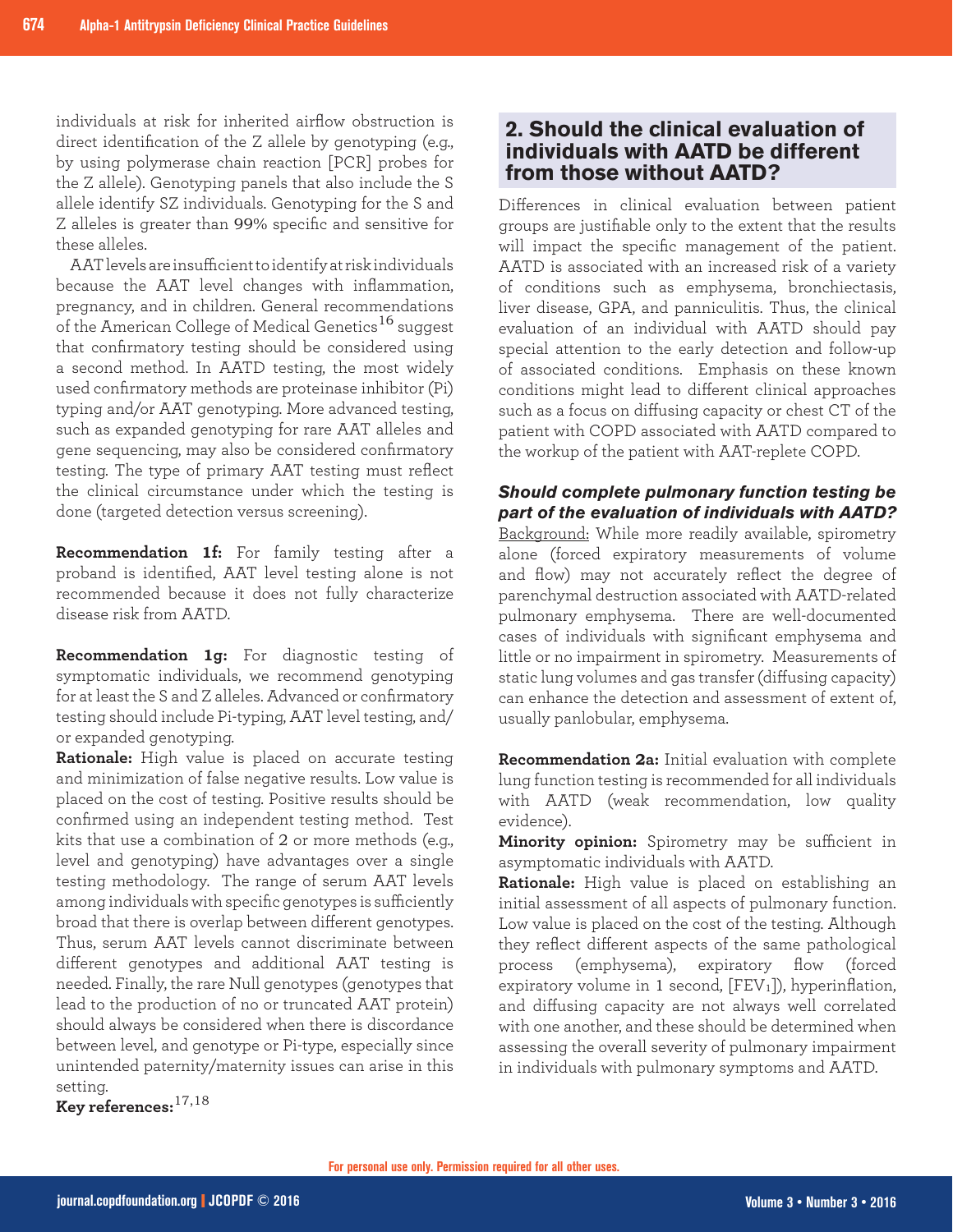### *Should individuals with AATD have followup pulmonary function testing to monitor for progression of disease?*

Background: Some individuals with AATD have normal pulmonary function at the time of diagnosis. The natural history of these individuals is not completely understood, though some data suggest that PI\*ZZ never smokers who are asymptomatic have a normal expected survival.<sup>19</sup>

**Recommendation 2b:** Follow-up of adults with AATD with normal baseline spirometry should include annual spirometry (strong recommendation, low quality evidence).

**Minority opinion:** No study has assessed the value of annual spirometry (e.g., compared with other testing strategies) as the optimal method or interval for monitoring.

**Rationale:** High value is placed on detecting the accelerated rate of lung function loss early in the disease process. Low value is placed on the cost of lung function testing. As AATD lung disease is characterized by accelerated lung function loss, the early detection of the development of obstructive lung disease allows proper risk avoidance, implementation of COPD management, and consideration of specific therapy for AATD. Since the lung disease associated with AATD often starts as purely parenchymal destruction, more complete pulmonary function testing (including measures of diffusing capacity) may be considered. **Key references:**<sup>20</sup>

### *Should a baseline computed tomography (CT) scan of the chest be included in the evaluation of those with AATD? Should individuals with AATD get chest CT scans at regular intervals to assess disease status?*

Background: Studies have demonstrated that decreased lung density on chest CT directly reflects the lung tissue loss in pulmonary emphysema and correlates with mortality. In addition, clinical studies have shown a slowing of the rate of this density loss with intravenous augmentation therapy administration compared with placebo infusions. However, CT scanning exposes individuals to radiation. Furthermore, how the clinician should respond to the results of the CT scan in regard to clinical management remains unclear.

Current lung cancer screening guidelines recommend regular low-dose chest CTs starting at

age 55 and continuing for 20-25 years (depending on the recommendation source) for individuals with a significant smoking history and for individuals who have stopped smoking within a specified interval since abstinence was achieved. Our recommendations are not intended to conflict with these guidelines.

**Recommendation 2c:** In newly diagnosed patients who are symptomatic and/or have abnormal pulmonary function testing, we recommend a baseline CT scan of the chest (weak recommendation, low quality evidence). **Minority opinion:** While CT scans can show associated conditions in AATD (e.g., anatomic bronchiectasis, atypical mycobacterial infection, emphysema), whether detection of these findings impacts therapy in patients without suggestive clinical features is unclear. Furthermore, whether the benefits of clinical vigilance for these findings offset the radiation risk and cost of CT scans also remains unclear.

**Rationale:** A baseline CT may identify pulmonary emphysema even in the presence of a normal, complete pulmonary function test. The availability of a baseline study for comparison with future studies, especially when early panlobular disease can be difficult to detect without a comparator, can be helpful in later evaluations.

**Recommendation 2d:** We do not recommend serial chest CT scanning to monitor progression of disease (strong recommendation, low quality evidence).

**Rationale:** High value is placed on evidence-based data and cost. Chest CTs have shown a high frequency of radiographic (95%) and clinical (27%) bronchiectasis in a large study of individuals with AATD. However, no study to date has demonstrated improved clinical outcomes based on the knowledge provided by chest CTs. Occasionally, individuals with AATD and normal spirometry have symptoms referable to emphysema or bronchiectasis for which CT can establish a diagnosis. **Key references:**11,21,22

### *Should individuals with Alpha-1 be monitored for the liver complications of AATD?*

Background: Adults with AATD have an increased risk of cirrhosis and of hepatocellular carcinoma. Liver complications of AATD are relatively common, and may be found histologically in many older adults. Liver disease is generally restricted to ZZ and SZ individuals, though other rare genotypes are at risk (e.g., Mmalton and Siiyama). The role of concomitant hepatosteatosis,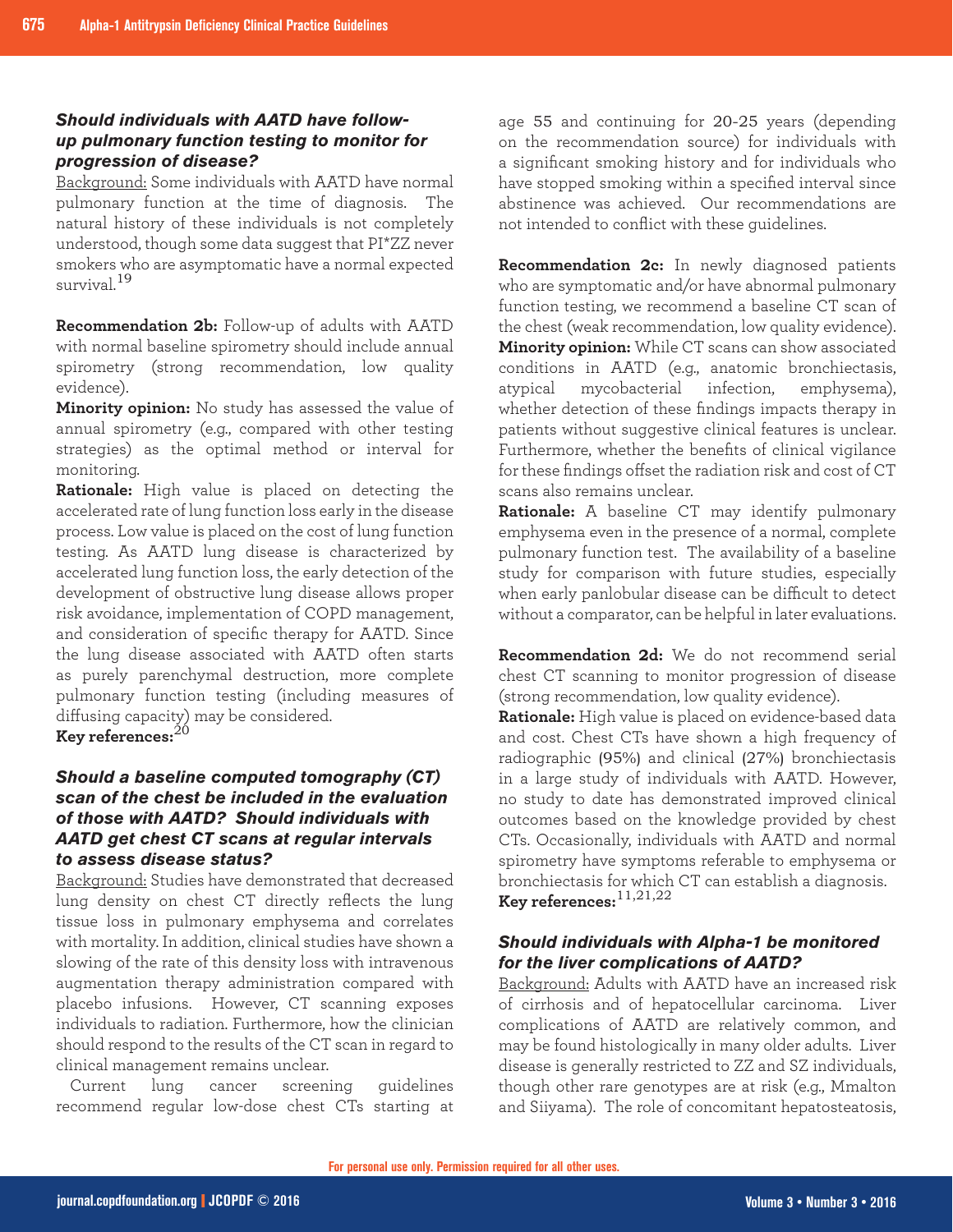liver toxins including ethanol, and infectious agents, such as the hepatitis virus in the promotion of liver disease in AATD has been suggested but there are meager supporting data. There are few data in AATD to define the age at which to begin adult screening or define the optimal testing frequency.

**Recommendation 2e:** We recommend that individuals with AATD be monitored for liver disease at annual intervals (or more frequently as indicated by clinical circumstances), with physical examination including a focused exam for signs of liver disease, liver ultrasound, and laboratory monitoring of aspartate aminotransferase (AST), alanine aminotransferase (ALT), gamma-glutamyltransferase (GGT), albumin, bilirubin, international normalized ratio (INR), and platelets (strong recommendation, low quality of evidence).

**Minority opinion:** Clinical liver disease in AATD has a bimodal distribution in children and adults. Clinically significant liver disease is rare in adults less than 40 years of age.

**Rationale:** High value is placed on evidence-based data. Low value is placed on cost. There are very few data regarding evaluation of AATD separately from other liver diseases. Individuals with AATD have frequent, often transient elevations of transaminases. However, measurements of synthetic function (albumin) and correlates of splenomegaly (e.g., platelet count, liver ultrasound) are more specific for cirrhosis. Abnormal tests should prompt an abdominal ultrasound. The American Association for the Study of Liver Disease recommends a hepatic ultrasound every 6 months to monitor for hepatocellular carcinoma in individuals with a greater than 2% per year risk of hepatocellular carcinoma.23 This is likely to include any patient with cirrhosis, but may also include non-cirrhotic patients with significant injury, significant inflammation, or comorbidities. There are no prospective studies of this recommendation in AATD. Occasionally, individuals with normal laboratory values have symptoms referable to cirrhosis. Liver ultrasound, elastography, and biopsy can be helpful in these individuals. **Key references:**24,25

## **3. Should the diagnosis of AATD alter medical management?**

Differences in treatment between conditions are

justified only when pathobiologic differences between the conditions produce different natural histories, prognoses, or differential responses to treatment. In the context of AATD, differences between managing patients with AAT-replete COPD and those with AATD relate to the specific pathogenetic role of the deficiency of AAT in predisposing to COPD. The specific questions and recommendations that follow represent those frequently asked by clinicians regarding whether to treat AATD patients differently from those with AATreplete COPD.

### *Should usual medical management of COPD be altered in those with COPD due to AATD?*

Background: The rate of lung function decline in smokers with AATD-COPD is considerably higher than that seen in AAT-replete COPD. This is likely due to the combined effects of cigarette smoke in reducing the anti-proteinase activity of the AAT molecule and promotion of pulmonary inflammatory infiltration.

There are no reliable data that suggest a differential treatment response to bronchodilators, inhaled corticosteroids, pulmonary rehabilitation, supplemental oxygen therapy, or immunizations in individuals with AATD-COPD and AAT-replete COPD. One study involving a small number of individuals with AATD-COPD found that treatment with an inhaled long-acting beta-agonist/glucocorticoid combination significantly improved FEV<sub>1</sub> as would be expected in AAT-replete COPD. Also, one study<sup>26</sup> found that in contrast to AAT-replete COPD patients undergoing transplant, AATD-COPD individuals receiving double lung transplantation experienced a more rapid FEV<sub>1</sub> decline than single lung transplant recipients. Multiple studies have shown that survivorship following lung transplantation is similar in AAT-replete and AATD-COPD (Banga et al<sup>26</sup> and International Society for Heart and Lung Transplantation data<sup>27</sup>).

Similarly, at the time of this writing, there is no specific therapy for AATD-associated liver disease. Management of liver disease is not altered by the diagnosis of AATD.

There are data to suggest that any benefit from lung volume reduction surgery is shorter-lived in individuals with AATD-COPD than those with AAT-replete COPD. In addition, there is often a basal predominance of the emphysema in AATD lung disease or generalized emphysema with a low diffusing capacity, making lung volume reduction surgery more technically difficult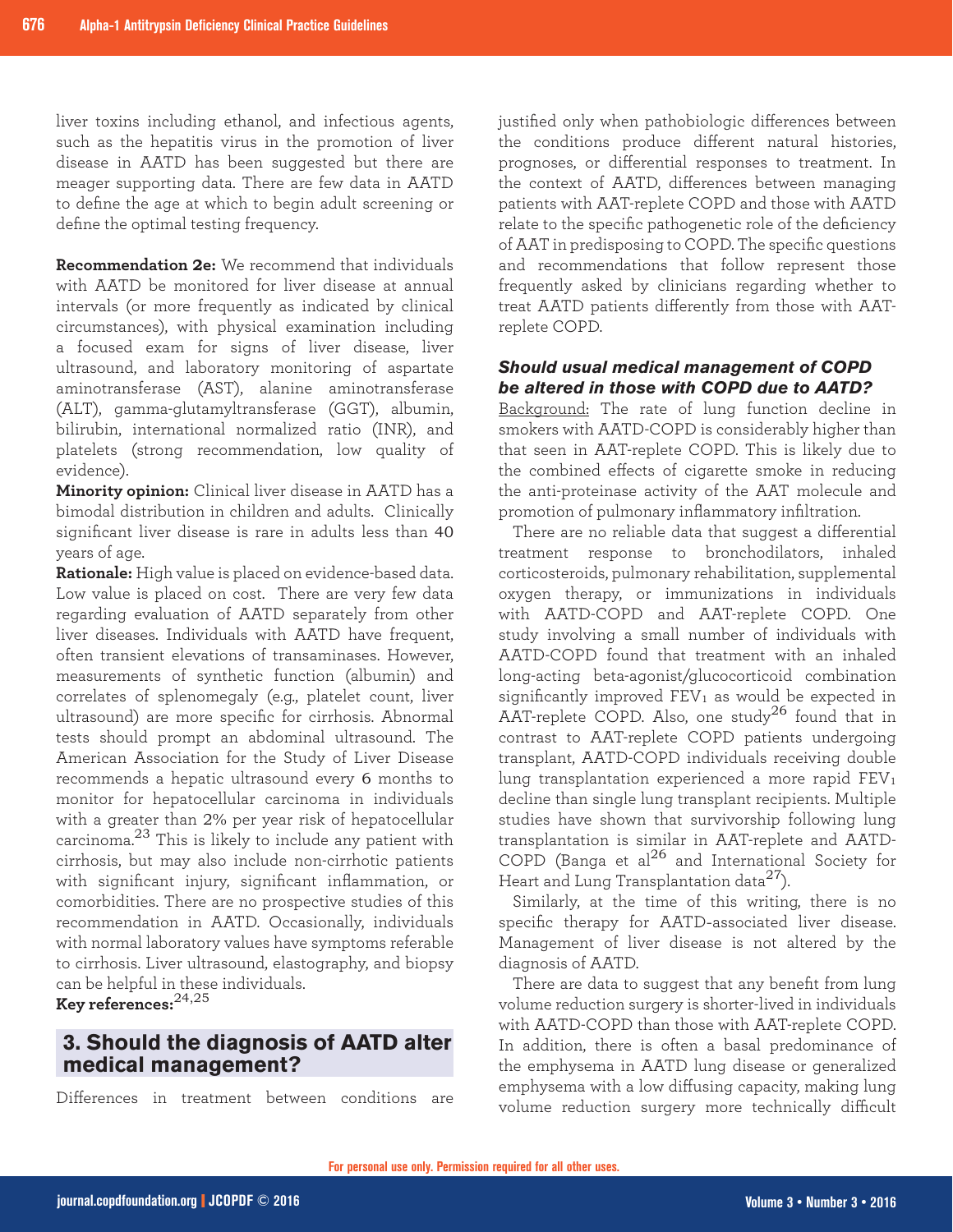and with a higher mortality (National Emphysema Treatment Trial study<sup>28</sup>).

**Recommendation 3a:** We recommend every effort be made to prevent exposure to tobacco smoke and facilitate cessation in those who are smoking (strong recommendation, high quality evidence).

**Rationale:** High value is placed on observational data from well-designed registries and biochemical understanding of AATD. Data suggest that identification of AATD at birth is associated with a lower rate of smoking initiation and that the diagnosis of AATD in adults is associated with a greater willingness to attempt quitting and greater success in quitting. **Key references:**29,30

**Recommendation 3b:** We do not recommend lung volume reduction surgery for individuals with AATD-COPD (weak recommendation, low quality evidence).

**Rationale:** High value is placed on the multicenter treatment experience. Low value is placed on case reports of significant long-lasting improvement in some individuals. AATD-COPD characteristically has lower lobe-predominant, panacinar/panlobular emphysema that has been shown to respond less well to surgical lung volume reduction than in individuals with upper lobe-predominant heterogeneous COPD. While some individuals with AATD-COPD have upper lobe-predominant heterogeneous disease, no current data suggest that these individuals respond comparably to those with AAT-replete COPD. Newer therapies of bronchoscopic lung volume reduction are being evaluated in AATD. **Key references:**<sup>31</sup>

#### *Should AATD individuals with COPD be treated with intravenous augmentation therapy?*

Background: Intravenous administration of purified preparations of pooled donor-derived human AAT has been shown to augment levels of AAT and the AAT-related anti-elastase capacity of serum and lung epithelial lining fluid. The current U.S. Food and Drug Administration (FDA)-approved intravenous augmentation therapy dose for chronic administration is 60mg/kg body weight, administered weekly.

**Recommendation 3c:** Intravenous augmentation therapy is recommended for individuals with AATD and an  $FEV<sub>1</sub>$  in the range of 30%-65% predicted (strong

recommendation, high quality evidence).

**Rationale:** This recommendation places a high value on treating individuals with moderate obstruction, a group with well-documented benefit. It also places high value on the finding that intravenous augmentation therapy is associated with lower levels of elastin degradation products in individuals with AATD and on lower rates of loss of CT lung density in individuals with AATD-COPD receiving augmentation therapy compared with those receiving placebo. It weighs the cost of therapy against these expected benefits.

**Key references:**5,32

**Recommendation 3d:** For individuals with FEV<sub>1</sub> less than 30% predicted, intravenous augmentation therapy is recommended (weak recommendation, low quality of evidence).

**Rationale:** High value is placed on the potential to prolong survival in this group, the finding that intravenous augmentation therapy is associated with lower levels of elastin degradation products in individuals with AATD, and lower rates of loss of CT lung density in individuals with AATD-COPD receiving augmentation therapy. Low value is placed on the cost of this therapy.

**Recommendation 3e:** For those with FEV<sub>1</sub> greater than 65%, we recommend discussion with each individual regarding the potential benefits of reducing lung function decline with consideration of the cost of therapy and lack of evidence for such benefit (strong recommendation, low quality of evidence).

**Rationale:** This recommendation to discuss the pros and cons of augmentation therapy places a high value on treating high-risk individuals early in the course of their disease to avoid an accelerated rate of lung function decline and its consequences. It also places high value on the finding that intravenous augmentation therapy is associated with lower levels of elastin degradation products in individuals with AATD and on lower rates of loss of CT lung density in individuals with AAT-replete COPD receiving augmentation therapy. Factors such as age, a rapid decline in FEV<sub>1</sub>, decreasing diffusing capacity, or progression of emphysema on imaging studies can be important to inform a decision regarding treatment.

**Recommendation 3f:** Weekly doses of intravenous augmentation therapy higher than the current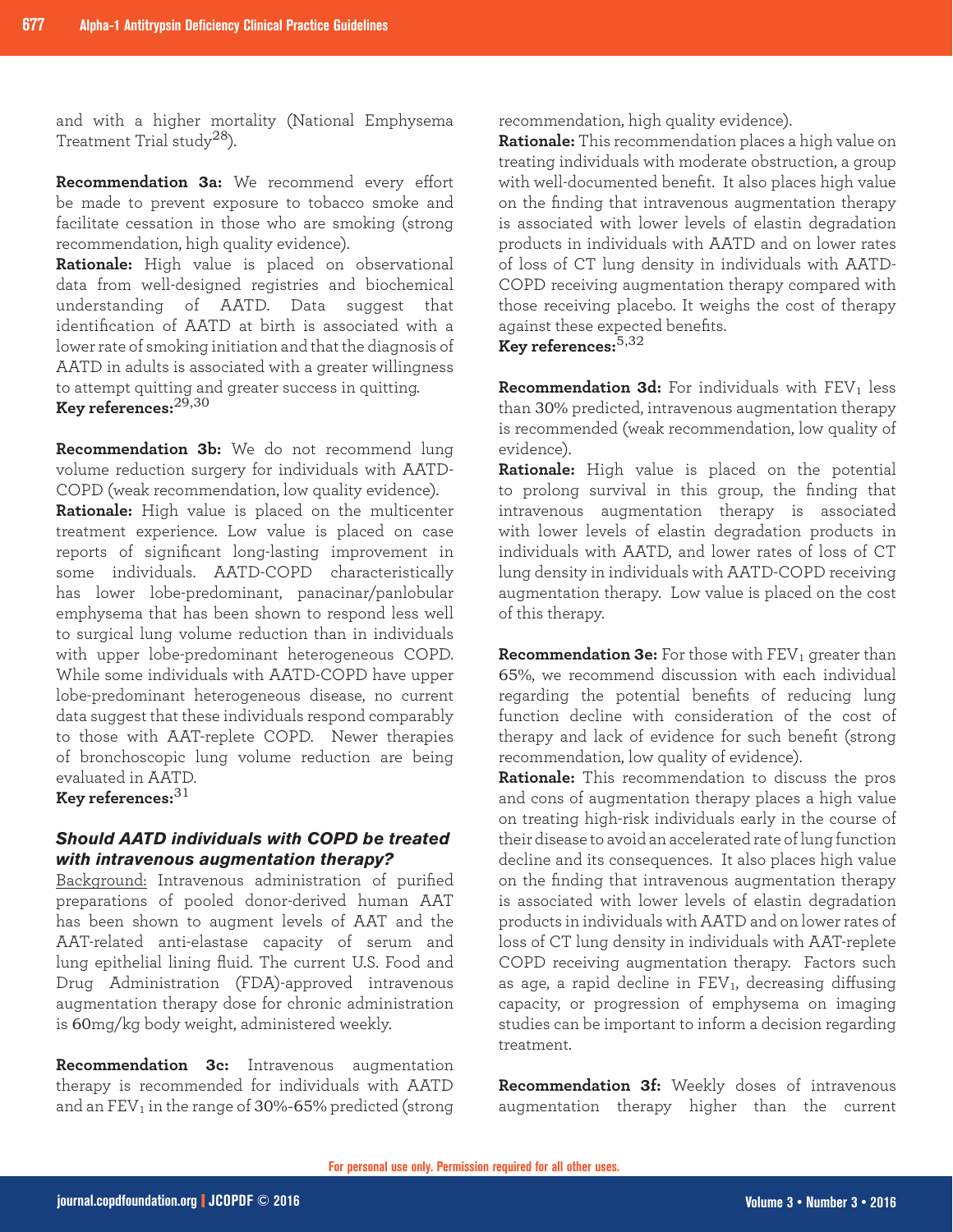FDA-approved dose are not recommended (weak recommendation, low quality of evidence).

**Rationale:** High value is placed on the few studies evaluating clinical and biochemical outcomes with different intravenous augmentation therapy regimens. Dosing schedules other than what is currently approved (e.g., 120mg/kg every 2 weeks) appear to provide less complete biochemical protection against lung destruction in some individuals. Higher doses (i.e., 120mg/kg/week) appear to be safe and increase AAT levels towards more physiologic values but clinical efficacy has not been proven. Some value is placed on the cost of intravenous augmentation therapy.

**Note:** Short-term lifestyle considerations may prompt alternate dosing regimens, such as allowing an individual to enjoy a two-week vacation at a distant location by administering a *double dose* just before departure. There have been no dose-ranging studies completed to establish the appropriate dose based on clinical endpoints.

#### **Key references:**<sup>33</sup>

**Recommendation 3g:** Intravenous augmentation therapy is not recommended for affected individuals with lung disease who continue to smoke (weak recommendation, low quality evidence).

**Minority opinion:** There is no current evidence that augmentation does not benefit individuals with AATD-COPD who continue to smoke.

**Rationale:** High value is placed on the proven benefits of tobacco cessation in the natural history of COPD (decreased FEV1 decline and decreased mortality), the high cost of therapy, and relative lower benefits of intravenous augmentation therapy in active smokers, as cigarette smoke causes oxidative inactivation of the elastase inhibiting capacity of AAT *in vitro* and *in vivo*.

**Recommendation 3h:** Monitoring of trough AAT levels to document adequate AAT augmentation dosing is not recommended (strong recommendation, moderate quality evidence).

**Rationale:** High value is placed on the lack of studies addressing doses of intravenous augmentation therapy other than 60mg/kg weekly for the treatment of AATD-COPD. Low value is placed on the low cost of AAT level measurements.

**Remarks:** Potential costs and benefits should be discussed with the individual patient; actions will be driven by individual and physician judgment as well as by cost considerations. Intravenous augmentation therapy is an expensive intervention that is associated with significant inconvenience from regular IV infusions. Augmentation slows the progression of anatomic emphysema as assessed by CT densitometry in clinical trials. There is currently no high-quality evidence that intravenous augmentation therapy lessens the incidence or severity of exacerbations in AATDrelated lung disease. One large observational cohort study in which the majority of individuals had  $FEV<sub>1</sub>$ <30% predicted found that intravenous augmentation therapy improved survival in individuals with AATD with airflow obstruction.

**Key references:**34,35

#### *Should AATD individuals without emphysema be treated with intravenous augmentation therapy?*

**Recommendation 3i:** We do not recommend intravenous augmentation therapy in individuals with bronchiectasis without airflow obstruction (weak recommendation, low quality evidence).

**Rationale:** High value is placed on the cost and lack of specific evidence of benefit in this setting. Although intravenous augmentation therapy has been shown to decrease inflammatory markers in sputum and lung epithelial lining fluid and to enhance antielastase capacity, low value is placed on the concept that decreasing the neutrophil elastase burden that characterizes the secretions of bronchiectatic airways will decrease symptoms and disease progression.

**Recommendation 3j:** Intravenous augmentation therapy is not recommended for the treatment of liver disease due to AATD (strong recommendation, low quality of evidence).

**Rationale:** High value is placed on our current understanding of mechanisms underlying liver disease related to AATD. While the AATD-related lung disease is caused by a deficiency of circulating AAT, the liver disease associated with AATD is thought to be due to an over-abundance of polymerized AAT protein trapped within hepatocytes. Therefore, augmenting the circulating levels of AAT would seem unlikely to be of benefit. Clinical experience treating individuals with both lung and liver disease with intravenous augmentation therapy suggests that liver disease neither improves nor worsens with this therapy.

**Recommendation 3k:** We recommend intravenous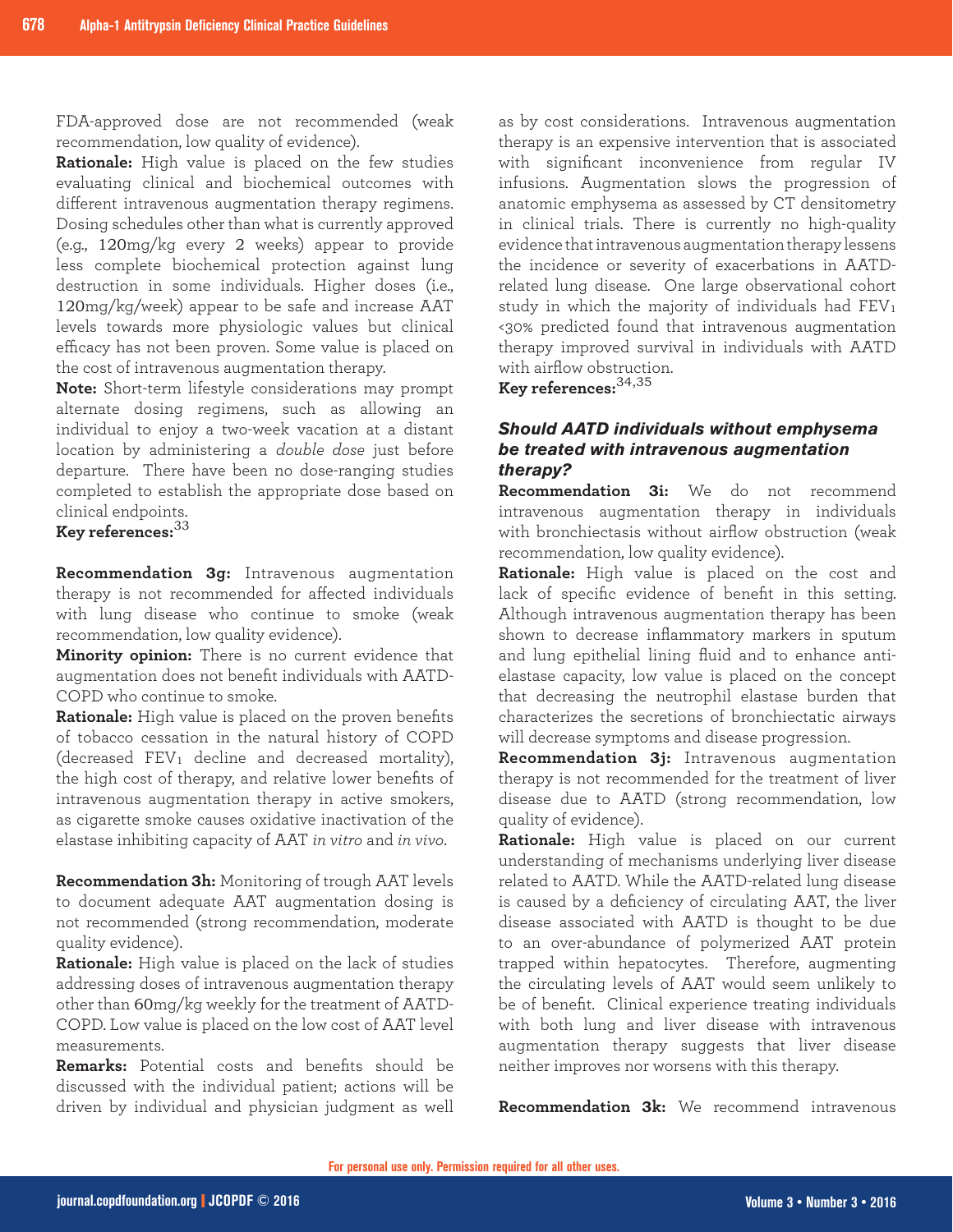augmentation therapy for the treatment of necrotizing panniculitis in individuals with AATD (strong recommendation, low quality of evidence).

**Rationale:** High value is placed on improving this often serious dermatologic condition. Several case reports have documented the relative effectiveness of intravenous augmentation therapy in preventing or controlling the skin lesions associated with this condition. Higher doses of intravenous augmentation therapy than those approved for the treatment of lung disease due to AATD may be needed. Low value is placed on the high cost of therapy.

**Key references:**9,36

**Recommendation 3l:** Intravenous augmentation therapy is not recommended for individuals who have undergone liver transplantation (strong recommendation, high level of evidence).

**Rationale:** High value is placed on the fact that a successful liver transplantation for severe AATD liver disease should lead to normal circulating levels of a normal AAT protein. The successfully transplanted normal donor liver will synthesize and release normal quantities of AAT to the blood.

**Recommendation 3m:** Intravenous augmentation therapy is not recommended for individuals with the MZ genotype who have COPD (strong recommendation, low quality evidence).

**Rationale:** High value is placed on the cost of therapy and the lack of evidence to support such therapy in this group. There are no data that intravenous augmentation therapy improves outcomes in those with the MZ or other heterozygote genotypes that include a normal M gene. There is neither a biologic rationale nor evidence to support treating these individuals. The primary treatment of individuals with the MZ genotype and COPD is smoking cessation and other evidence-based therapies for COPD. **Key references:**37,38

## **Conclusions and Future Directions**

The formal evidence that supports the recommendations in these guidelines includes observational studies; case-control studies; small, randomized controlled trials; and a single, well-powered randomized controlled trial, which was published during the final preparation of these guidelines. This last trial demonstrated that augmentation therapy provided a statistically significant reduction in emphysema progression evaluated by CT densitometry performed at total lung capacity (TLC) but not at TLC plus functional residual capacity. Even so, there remain gaps in available studies to address important management issues. Therefore, the clinical observations and opinions of experts in the diagnosis and management of AATD played a prominent role in crafting this document and the recommendations that are offered. Acknowledging these limitations, the writing committee and the Medical and Scientific Advisory Committee of the Alpha-1 Foundation believe that this document will provide meaningful guidance for clinicians caring for individuals with this widely under-diagnosed condition.

Until universal neonatal screening for AATD is adopted, the true prevalence of this condition and its natural history will not be fully understood. As additional well-powered studies of therapies for AATD are published and perhaps newer, more convenient therapies are developed and tested using accepted clinical endpoints, many of the expert-based recommendations in this document may be replaced by fully evidence-based documentation. The authors look forward to that time.

Alpha-1 antitrypsin deficiency is the major, known genetic risk factor for chronic obstructive lung disease and a prominent genetic risk factor for liver disease. It is the committee's hope that providing clear guidance will improve detection of individuals with AATD and promote evidence-based treatment of those who are diagnosed.

## **Limitations**

In this attempt to offer clinician-centric recommendations regarding the care of individuals with AATD, several important limitations are noteworthy. First, because AATD is an uncommon disease, formidable challenges exist in assembling large cohorts for adequately powered randomized clinical trials upon which to base the most rigorous clinical conclusions. As such, some uncertainty persists regarding key clinical questions such as the cost-effectiveness of intravenous augmentation therapy and the optimal strategies for targeted detection of affected individuals. Clinical recommendations require synthesizing the literature and studies from disparate settings and sources. Second, because progress in uncommon diseases like AATD requires close collaborations between clinical leaders, academic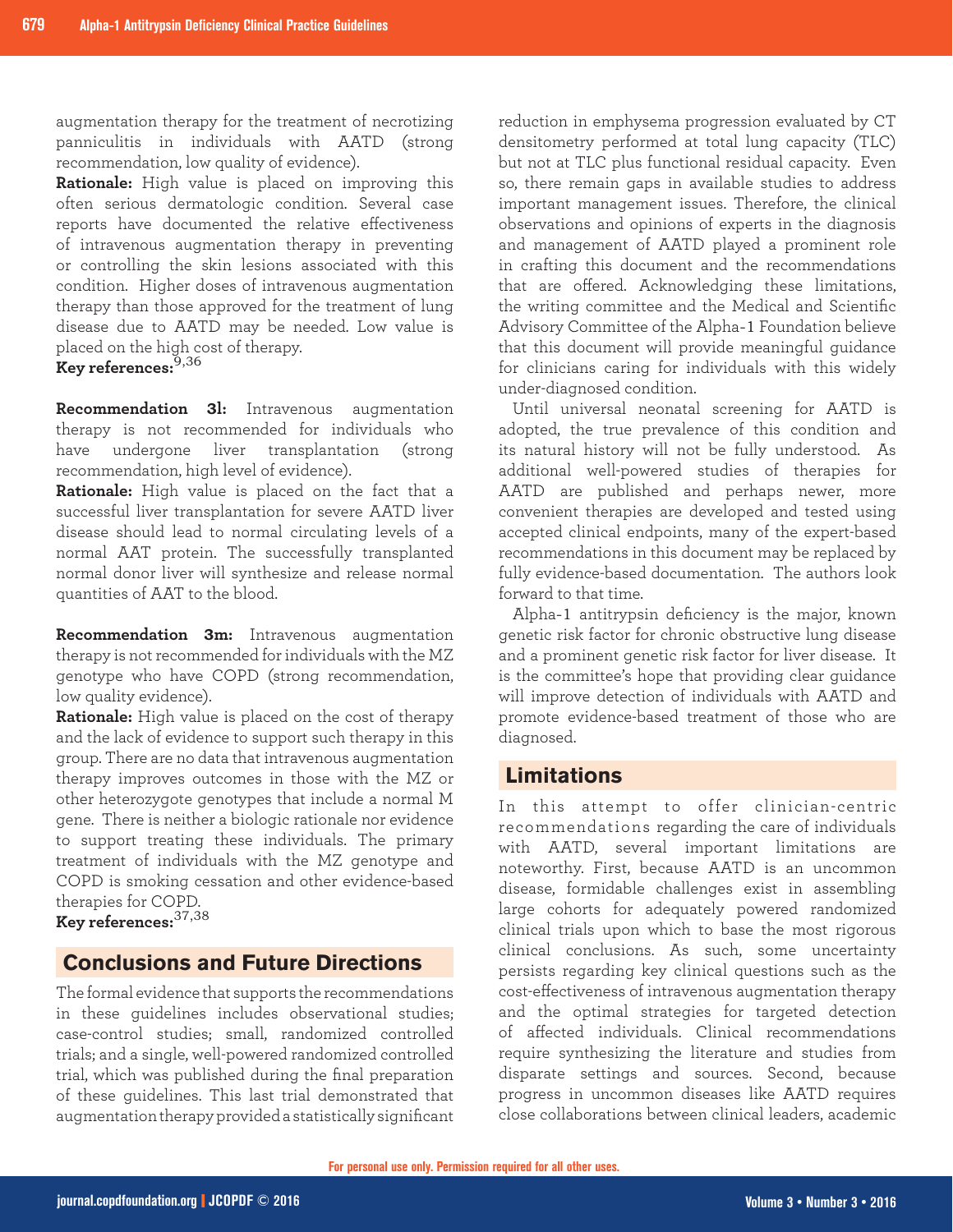leaders, the patient community, government, and pharma, engagement of the authors with patient organizations like the Alpha-1 Foundation would disqualify them from participating in writing clinical practice guidelines under current medical society criteria. We have addressed this perceived conflict through disclosure and we highlight the paradox that the very engagement that permits the expertise needed to write this document and to receive and understand the questions that clinicians pose is a curious disqualifier.

Drugs for intravenous augmentation therapy are marketed in the United States and Europe by a number of different manufacturers. The cost of this therapy is very high. Intravenous augmentation therapy was approved in the United States based on its *biochemical efficacy--*its ability to increase serum and lung levels of AAT above putative *protective threshold* values. Numerous observational studies have provided evidence that individuals receiving this therapy for their AATD-related lung disease show a decreased rate of lung function decline and one large study showed an improvement in survival compared to AATD-affected individuals who never received intravenous augmentation therapy. Several small, randomized pilot trials provided suggestive trends toward effectiveness and the community of clinicians caring for lung-affected individuals with AATD, as well as affected individuals themselves, rely on this therapy to supplement the usual treatment of COPD. In fact, the degree of acceptance of intravenous augmentation therapy by these communities within the United States and other countries has made it virtually impossible to perform placebo-controlled trials to formally evaluate effectiveness. Even so, relying heavily on enrollment in countries where there is limited or no availability of augmentation therapies, a single, adequately powered, randomized, placebo-controlled, blinded efficacy study has now been published.<sup>5</sup>

Because AATD is an uncommon genetic condition, it becomes difficult to provide high-level literature support for the various treatments that are commonly prescribed for individuals with AATD. Even the usual medications used to treat COPD and liver disease in the general population are being used "off label" in the AATD community, since virtually all studies leading to the approval of these therapies excluded individuals

with AATD. Most bronchoscopic lung volume reduction therapies being investigated in the United States (and available in Europe) have excluded individuals with AATD as well. A final qualification is that the costeffectiveness of intravenous augmentation therapy has been difficult to address since the overall benefit is still under study.<sup>39</sup>

#### **Declaration of Interest**

The work of this writing committee was supported by the Alpha-1 Foundation through payment of travel and meeting expenses and payment of library searching and printing fees. No other assistance was provided. Specifically there was no honoraria paid and there was no writing assistance of any sort provided.

Ms. Knight and Drs. Turino, Brantly, and Goodman have nothing to disclose. Dr. Sandhaus reports grants from CSL Behring. He is employed part-time by the Alpha-1 Foundation and AlphaNet, 2 not-for-profit entities that support research and health management in alpha-1 antitrypsin deficiency and receive part of their funding from pharmaceutical industry sources. Dr. Sandhaus serves on the Medical and Scientific Advisory Committee of the COPD Foundation. Dr. Campos reports grants from Grifols and CSL Behring. Dr. Cross reports personal fees from CSL Behring and Baxter. Dr. Hogarth reports personal fees from Baxter, CSL Behring, and Grifols.

Dr. Stocks reports grants to the University of Texas from Kamada, Grifols, and Talecris. Dr. Stoller has served as a scientific consultant to Grifols, CSL Behring, Baxalta, and Kamada regarding alpha-1 antitrypsin deficiency and serves on the Board of Directors of the Alpha-1 Foundation and on the Medical and Scientific Advisory Committees of the Alpha-1 Foundation and the COPD Foundation. Dr. Strange reports personal fees and stock options from Abeona, grants from Baxalta, grants and personal fees from CSL Behring, grants and personal fees from Grifols, and grants from Alpha-1 Foundation. Dr. Teckman reports he is a paid consultant for Isis Pharmaceuticals, Arrowhead Research, Alnylam Inc., Editas Inc., Proteostasis Inc., Genkyotix, Grifols, Intellia, Retrophin, RxCelerate, Velfene, and Vertex. He has received grants from the National Institutes of Health and the Alpha-1 Foundation.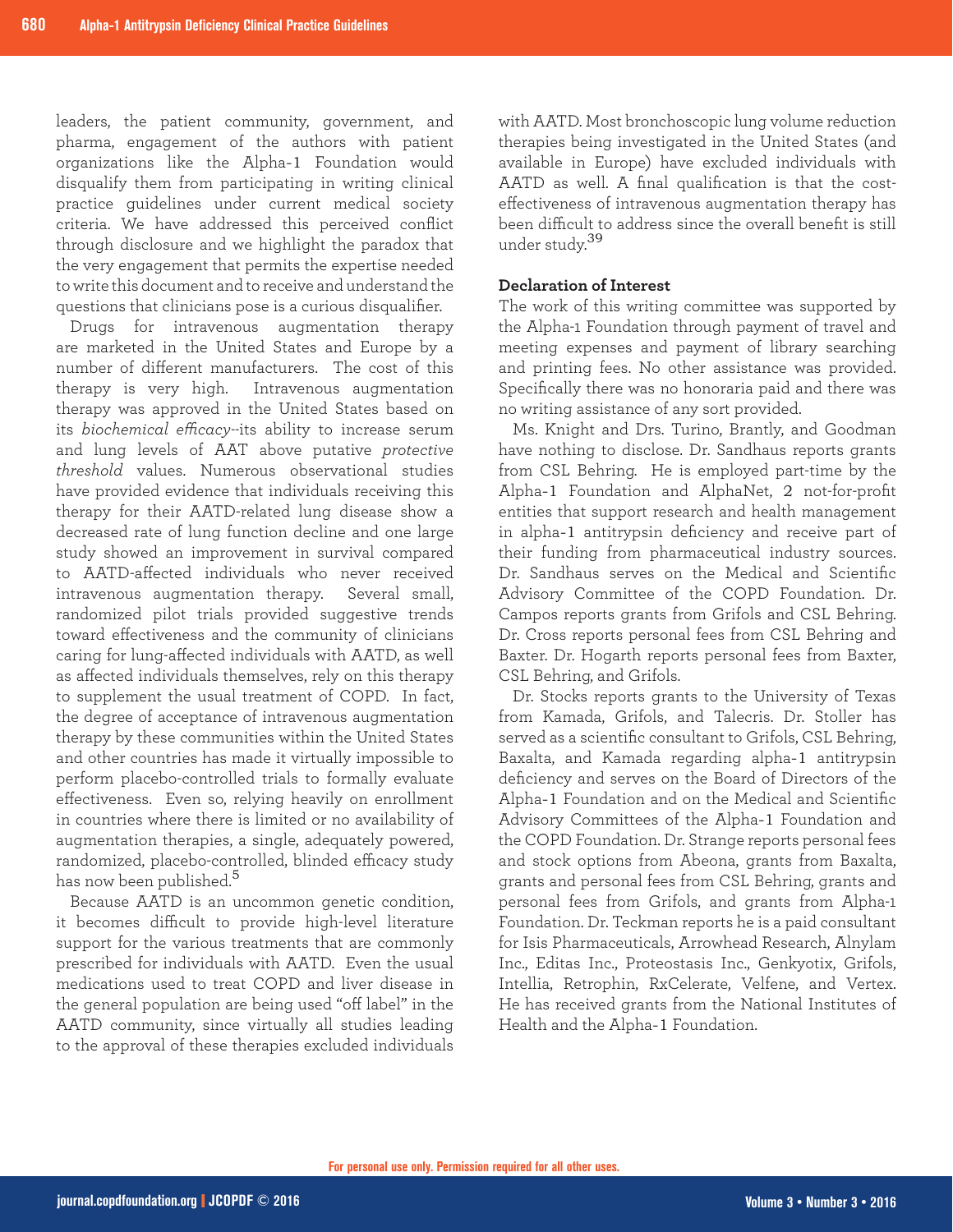## **References**

- Guidelines for the approach to the patient with severe hereditary 1. alpha-1-antitrypsin deficiency. American Thoracic Society. *Am Rev Respir Dis*. 1989;140(5):1494-1497. doi: http://dx.doi.org/10.1164/ajrccm/140.5.1494
- American Thoracic Society, European Respiratory Society. 2. American Thoracic Society/European Respiratory Society statement: standards for the diagnosis and management of individuals with alpha-1 antitrypsin deficiency. *Am J Respir Crit Care Med*. 2003;168(7):818-900. doi: http://dx.doi.org/10.1164/rccm.168.7.818
- 3. Rahaghi FF, Sanhas RA, Strange C, et al. The prevalence of alpha-1 antitrypsin deficiency among patients found to have airflow obstruction. *COPD*. 2012; 9(4): 352-358. doi: http://dx.doi.org/10.3109/15412555.12012.669433
- 4. Silverman EK, Miletick JP, Pierce JA, Sherman LA, Endicott SK, Broze GJ Jr, Campbell EJ. Alpha-1-antitrypsin deficiency. High prevalence in the St. Louis area determined by direct population screening. *Am Rev Respir Dis*. 1989; 140 (4): 961-966. doi: http//dx.doi.org/10.1164/ajrccm/140.4.961
- Chapman KR, Burdon JG, Piitulainen E, et al. Intravenous 5. augmentation treatment and lung density in severe alpha1 antitrypsin deficiency (RAPID): a randomised, double-blind placebo-controlled trial. *Lancet*. 2015; 386(9991): 360-368. doi: http://dx.doi.org/10.1016/S0140-6736(15)60860-1
- Aboussouan LS, Stoller JK. Detection of alpha-1 antitrypsin 6. deficiency: a review. *Respir Med*. 2009;103(3):335-341. doi: http://dx.doi.org/10.1016/j.rmed.2008.10.006
- 7. Stoller JK, Brantly M. The challenge of detecting alpha-1 antitrypsin deficiency. *COPD*. 2013;10(S1):26-34. doi: http://dx.doi.org/10.3109/15412555.2013.763782
- 8. de Serres FJ. Worldwide racial and ethnic distribution of alpha-1antitrypsin deficiency: summary of an analysis of published genetic epidemiologic surveys. *Chest*. 2002;122(5):1818-1829. doi: http://dx.doi.org/10.1378/chest.122.5.1818
- 9. Bugeja T, Gelson W, Massood A, Maguire G, Davies SE, Griffiths WJH. A high prevalence of heterozygous alpha-1 antitrypsin deficiency in patients with advanced parenchymal liver disease. *J Hepatol*. 2012;56:S227. doi: http://dx.doi.org/10.1016/S0168-8278%2812%2960584-4
- 10. Stoller JK, Piliang M. Panniculitis in alpha-1 antitrypsin deficiency: A review. *Clin Pulm Med*. 2008;15(2):113-117. doi: http://dx.doi.org/10.1097/CPM.0b013e3181672239
- Parr DG, Guest PG, Reynolds JH, Dowson LJ, Stockley RA. 11. Prevalence and impact of bronchiectasis in alpha1-antitrypsin deficiency. *Am J Respir Crit Care Med*. 2007;176 (12):1215-1221. doi: http:dx.doi.org/10.1164/rccm.200703-489OC
- 12. Mahr AD, Edberg JC, Stone JH, et al. Alpha-1antitrypsin deficiency-related alleles Z and S and the risk of Wegener's granulomatosis. *Arthritis Rheum*. 2010;62(12):3760-3767. doi: http://dx.doi.org/10.1002/art.27742
- 13. Morris H, Morgan MD, Wood AM, et al. ANCA-associated vasculitis is linked to carriage of the Z allele of alpha1 antitrypsin and its polymers. *Ann Rheum Dis*. 2011;70(10):1851-1856. doi: http://dx.doi.org/10.1136/ard.2011.153569
- 14. Strange C, Moseley MA, Jones Y, Schwarz L, Xie L, Brantly ML. Genetic testing of minors for alpha1-antitrypsin deficiency. *Arch Pediatr Adolesc Med*. 2006;160(5):531-534. doi: http://dx.doi.org/10.1001/archpedi.160.5.531
- 15. Teckman J, Pardee E, Howell RR, et al. Appropriateness of Newborn Screening for alpha1-Antitrypsin Deficiency. *J Pediatr Gastroenterol Nutr*. 2014;58(2):201-205. doi: http://dx.doi.org/10.1097/MPG.0000000000000196
- 16. American College of Medical Genetics. Standards and guidelines for clinical genetics laboratories: 2006 edition. American College of Medical Genetics website. https://www.acmg.negt/ Pages/ACMG\_Activities/stds-2002/URD.htm Published 2006. Accessed May 31, 2016.
- 17. Miravitlles M, Herr C, Ferrarotti I, et al. Laboratory testing of individuals with severe alpha-1-antitrypsin deficiency in three European centres. *Eur Respir J*. 2010;35(5):960-968. doi: http://dx.doi.org/10.1183/09031936.00069709
- 18. Bornhorst JA, Greene DN, Ashwood ER, Grenache DG. Alpha-1antitrypsin phenotypes and associated serum protein concentrations in a large clinical population. *Chest*. 2013;143(4):1000-1008. doi:http://dx.doi.org/10.1378/chest.12-0564
- 19. Tanash HA, Nilsson PM, Nilsson JA, Piitulainen E. Clinical course and prognosis of never-smokers with severe alpha-1 antitrypsin deficiency (PiZZ). *Thorax*. 2008;63(12):1091-1095. doi: http://dx.doi.org/10.1136/thx.2008.095497
- 20 Tonelli AR, Brantly ML. Augmentation therapy in alpha-1 antitrypsin deficiency: advances and controversies. *Therap.* 2010;4(5):289-312. doi: http://dx.doi.org/10.1177/1753465810373911
- 21. Stolk J, Putter H, Bakker EM, et al. Progression parameters for emphysema: a clinical investigation. *Respir Med.* 2007;101(9):1924-1930. doi: http://dx.doi.org/10.1016/j.rmed.2007.04.016
- 22. Dawkins PA, Dowson LJ, Guest PJ, Stockley RA. Predictors of mortality in alpha-1-antitrypsin deficiency. *Thorax*. 2003;58(12):1020-1026. doi: http://dx.doi.org/10.1136/thorax.58.12.1020